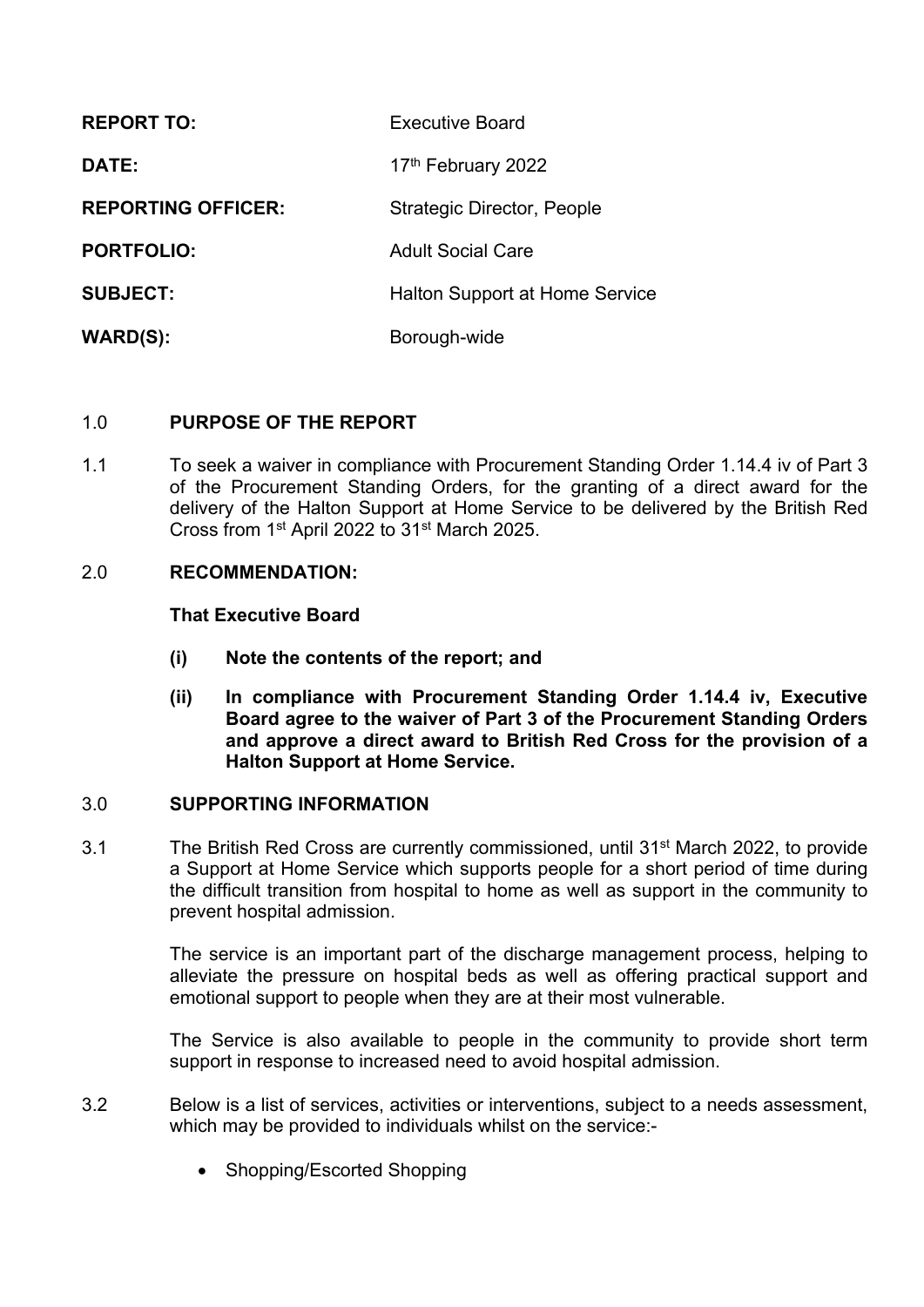- Emotional Wellbeing
- Preparing Home for Discharge and ongoing Support
- Supported appointments
- Providing Companionship/Confidence Building
- Assistance with Paperwork
- Safe and Well checks
- Signposting and Guidance
- Telephone Support /Check and Chat
- Assistance with Meals/Drinks
- Case Liaison
- Assisting with Mobility

NB. The British Red Cross do not provide personal care.

Referrals can be received from a variety of sources including from local acute hospital trusts, community health services, adult social care or self-referral.

- 3.3 To ensure that the service delivered is of the necessary quality, we have robust contract management arrangements in place, which consists of the quarterly provision of both quantative and qualitative information, regular reporting through to Halton Borough Council's Adult Social Services Senior Management Team and half yearly monitoring meetings with the provider.
- 3.4 A waiver in compliance of Standing Order 1.14.4 iv part 3 is sought to award the British Red Cross a contract for a three year period from 1st April 2022 to 31st March 2025.

#### 4.0 **POLICY IMPLICATIONS**

- 4.1 Continuing this service supports the Council in its development of out of hospital services with NHS Halton Clinical Commissioning Group (CCG) and in respect to the One Halton placed based approach.
- 4.2 Retendering this contract could result in the Council foregoing a clear benefit in developing out of hospital services with NHS Halton CCG and may result in the Council awarding the contract to another provider which would result in a risk to continuity of care and support to a vulnerable client group.

It is preferred to remain with the existing provider to continue to achieve positive outcomes for the existing client base, and new clients, through well established relationships that they have with health, social care and the local voluntary and community sector.

The service staff have a sound local knowledge of the population, geography and voluntary and community sectors in Halton and have used this to help people achieve personalised outcomes.

### 5.0 **FINANCIAL IMPLICATIONS**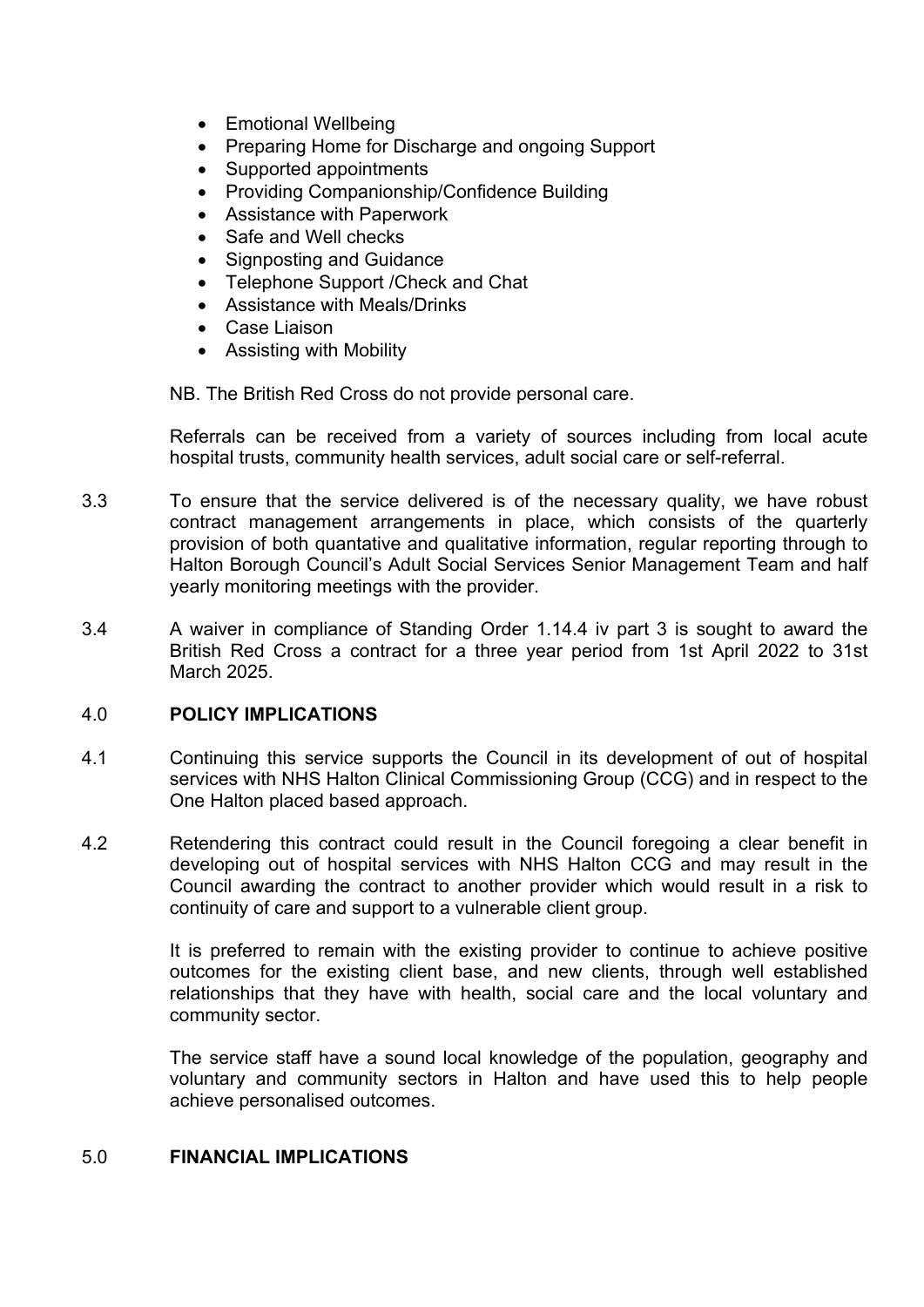- 5.1 Waiver in compliance with Procurement Standing Order 1.14.4 iv, of Part 3 of Procurement Standing Orders Non-Emergency Procedures (exceeding a value threshold of £100,000) on the basis that a full tender process would result in the Council having to forego a clear financial or commercial benefit (1.14.4 iv).
- 5.2 The provider is a specialist provider in delivery of this type of service and awarding a contract to the existing provider would support continuity of care for a vulnerable client cohort.
- 5.3 The waiver would be effective for the period 1<sup>st</sup> April 2022 31<sup>st</sup> March 2025.
- 5.4 The total financial cost to the pooled budget is £70,673 per annum; total contract value over the three year term is £212,019.

The cost of this contract will be wholly met within existing Better Care Fund (pooled) budget allocations.

5.5 Performance data gathered across 2020/21 and 2021/22, allows us to project that a total of 265 people will be supported during each financial year of the contract.

> Based on the annual cost of the contract, this would mean the cost per Service User supported would be £266.69.

> The Support at Home Service is available to those in the community for up to 6 weeks. On average a service user could receive 3 hours of support per week for a total of 6 weeks; 18 hours of support in total, equating to an hourly rate of £14.82.

# 6.0 **IMPLICATIONS FOR THE COUNCIL'S PRIORITIES**

### 6.1 **Children & Young People in Halton**

None identified.

### 6.2 **Employment, Learning & Skills in Halton**

None identified.

#### 6.3 **A Healthy Halton**

This service makes an important contribution to the health and social care system in Halton.

6.4 **A Safer Halton**

None identified.

### 6.5 **Halton's Urban Renewal**

None identified.

7.0 **RISK ANALYSIS**